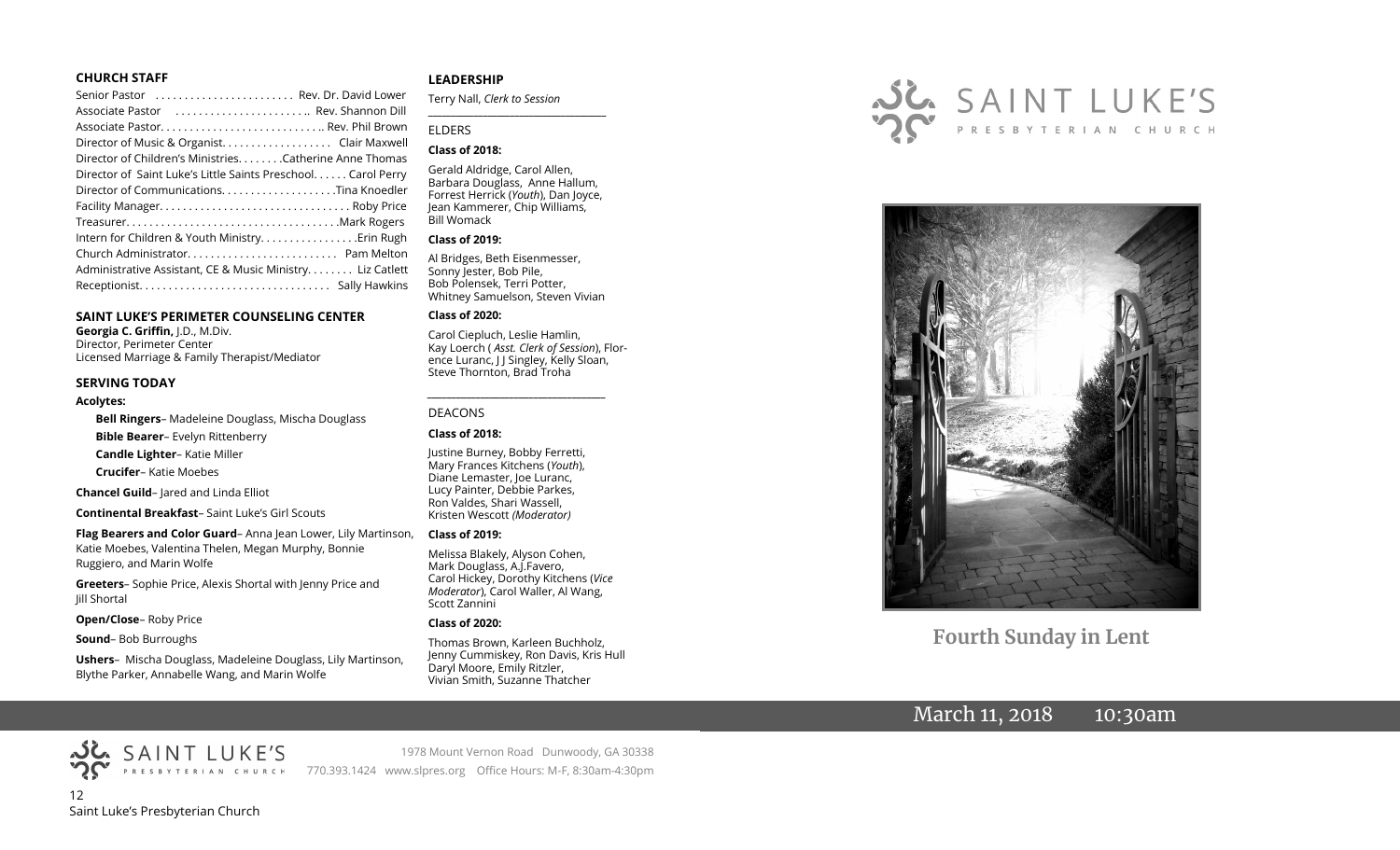

1978 Mount Vernon Road • Dunwoody, Georgia 30338 770.393.1424 • www.slpres.org

#### **March 11, 2018**  Fourth Sunday in Lent

**Liturgical Color:** Purple

*Liturgical colors can orient us to the season of the church year and help to engage the sense of sight in worship. Purple marks the seasons of penitence and preparation, Lent and Advent.* 

## **SUNDAY SCHEDULE**

8:30am Chapel Communion Service 9:30am Sunday School 10:30am Sanctuary Worship Service *Nursery available at all services and Sunday School.* 

## MISSION

Responding to God's call and empowered by the Holy Spirit, we invite all to join us in knowing, serving, and sharing Jesus Christ here and around the world.

## VISION

To be a beacon of faith, hope, and love– every member an active disciple in Christ's ministry.

## **WELCOME, GUESTS!**

We are delighted you are worshipping with us.

**DURING** the Welcome, please print the requested information on the Friendship Pad and pass the Friendship Pad down the pew.

**AFTER** the worship service, please join us outside the Sanctuary where our Pastors or a church officer will be available to answer questions and provide you with a loaf of freshly-baked bread.

**FOR MORE** information about our programs, ministries or membership, please contact one of our Pastors at 770.393.1424, or visit our website: slpres.org.

## **THAT ALL MAY WORSHIP**

**ASSISTIVE** A hearing loop is  $\mathcal{D}_{\mathrm{r}}$ accessible by switching hearing aids to T-coil. Also, large print hymnals and (气 back cushions are available. Please contact an usher for further assistance.

**CHILDREN** are a precious part of our church family, and we welcome them in worship. Worship notebooks and tactile activities are available on the back ledges of the sanctuary for preschool and elementary ages. Each week, children are invited to walk up for an age-appropriate message during "Tell Us Our Story." After that time, they may remain in worship, go to Faithful Friends (K-2nd) or go to child care (PreK and younger).

#### **IOH VOLUNTEERS NEEDED** — Interfaith

Outreach Home (IOH) provides transitional housing for homeless families. On the third Thursday of each month, when the adults have life skills training, Saint Luke's provides and delivers a meal which feeds about 10 adults and 15 children. Meal expenses are reimbursable by Saint Luke's. Volunteers are needed for the following Thursday: May 17. Please sign up in the church lobby or contact Al Bridges at [bridgtr@aol.com](mailto:bridgtr@aol.com) or 770.394.6581 to reserve your spot.

#### **PRESBYTERIAN WOMEN (PW) BAKE SALE** —

On Sunday, March 25, the PW will be offering two flavors of the mini loaf cakes for sale, \$4 each, Lemonade Cake and Carrot Cake. Both are perfect for Easter entertaining.

**HIGH SCHOOL SENIORS** — Need a little financial help with your first year of college?

Thanks to a generous gift from an anonymous donor, \$2,500 will be awarded to a high school senior who is enrolling in an accredited four-year college in the US. To be considered for this award, a student must be an active participant in the ministry and mission of Saint Luke's Presbyterian Church and must complete an application and submit it to the Saint Luke's College Scholarship Committee.

Applications are available in the church office or may be obtained from the church web site, www.slpres.org (Resources Tab and then scroll down to Forms.) Drop off your completed application to Pam Melton, Saint Luke's church office or scanned images may be emailed to [pammelton@slpres.org.](mailto:pammelton@slpres.org)  Deadline for submission: April 14.

#### **FROM THE GROUND UP, A DREAM**

**FULFILLED** — Be a part of doing something really good right here in Atlanta. Join in the fun of helping Ms. Lisa Reyes and her daughter, Alexandria, build their Habitat house at 1484 Akridge Street NW. The fun begins on March 10 and continues for seven more Saturdays through April 28, skipping March 31. All workdays are Saturdays except for April 26, which is a Thursday. Invite your friends to join you! For Lisa, building her house will be a dream fulfilled, from the ground up!

We will have the usual car pool arrangement. If you need a ride or are willing to drive, meet at the church parking lot (Manhasset Street) in time for a 7am departure each workday. Register on the internet at the Atlanta Habitat Volunteer Hub Site using the following link. Please sign up a week prior to the day you plan to work:

www.stlukes.atlantahabitat.volunteerhub.com

Questions? Contact any one of the members of Saint Luke's Habitat Leadership Team or email Daryl at ddmore@yahoo.com.

**OWLS** — The OWLS will take a small break and not meet in March. Please plan on joining the group at their next gathering on April 24.

**THORNWELL** — Join us June 7-9 for the Thornwell Mission Trip. This trip is perfect for any age. Email Christine Crutchfield with any questions, gafrog01@hotmail.com.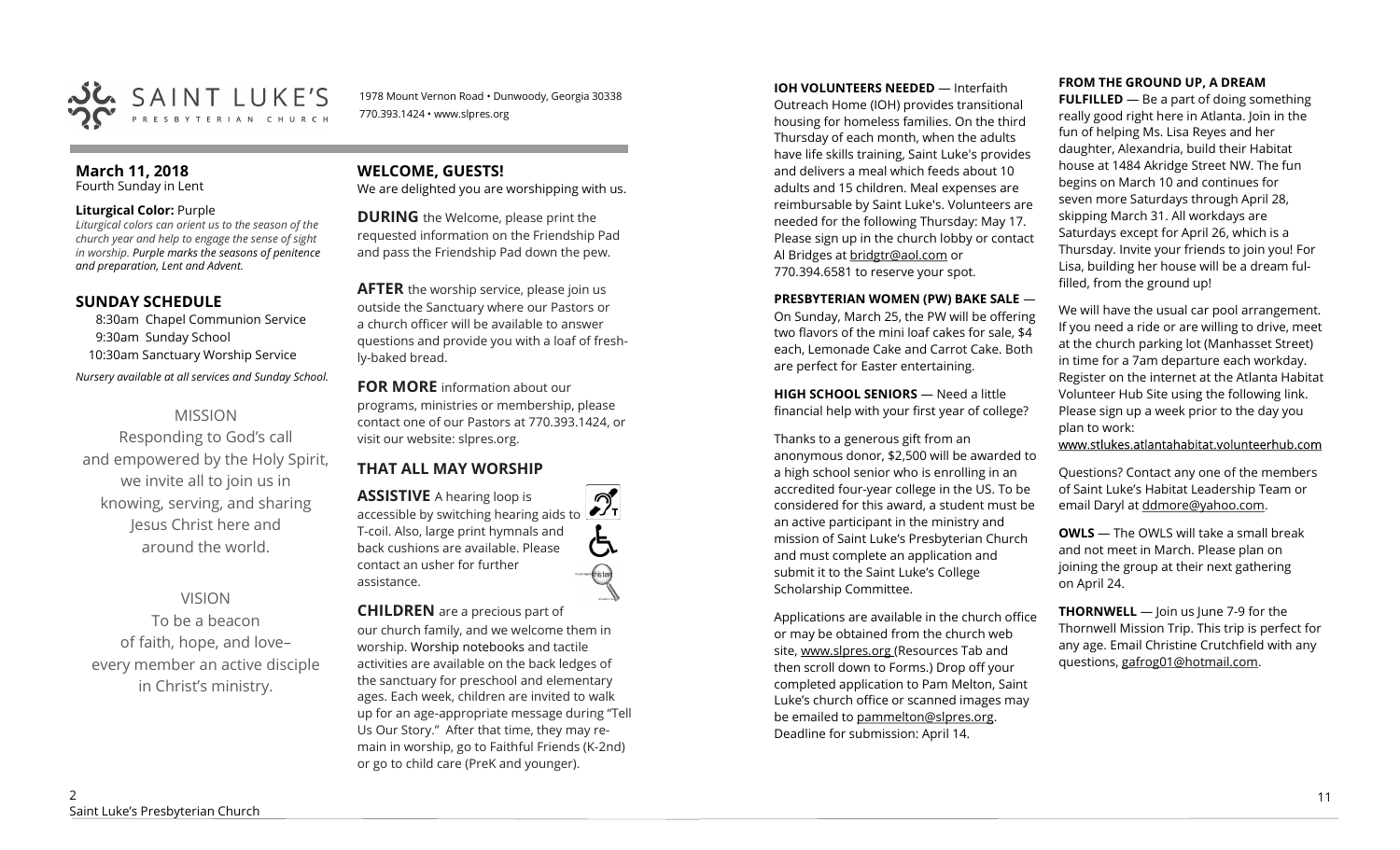# YOUTH MINISTRY

**Phil Brown philbrown@slpres.org / 770.393.1424 ext. 238**   $\_$  ,  $\_$  ,  $\_$  ,  $\_$  ,  $\_$  ,  $\_$  ,  $\_$  ,  $\_$  ,  $\_$  ,  $\_$  ,  $\_$  ,  $\_$  ,  $\_$  ,  $\_$  ,  $\_$  ,  $\_$  ,  $\_$  ,  $\_$  ,  $\_$  ,  $\_$ 

### **HERE'S WHAT'S COMING UP IN YOUTH MINISTRY:**

#### **TODAY, MARCH 11**

Sunday school at 9:30am-10:15am in youth room.

Youth groups will not meet this week due to confirmation retreat or next week due to the high school retreat.

## **HIGH SCHOOL RETREAT, MARCH 16-18**

Registration is open, register under Youth Ministry on the website. We will need adults. Cost is \$120 per youth/ free for adults. The cost includes transportation, meals (except for lunch on the way home), lodging, high ropes course, and programming. Payments and paperwork are due now. We will leave Saint Luke's at 6pm on Friday and return in the afternoon on Sunday.

## **SIX FLAGS**

Sunday, March 25. Registration is open on the website under youth ministries. We will leave after the 10:30am worship service. Also, that morning during Sunday School we will help with family promise clean up and have a church-wide brunch.

# MUSIC MINISTRY

**Clair Maxwell clairmaxwell@slpres.org / 770.393.1424 ext. 227**   $\_$  , and the set of the set of the set of the set of the set of the set of the set of the set of the set of the set of the set of the set of the set of the set of the set of the set of the set of the set of the set of th

## **CHOIR REHEARSALS ON WEDNESDAYS**

5:00-5:45pm Cherub Choir, Ages 4-5, *Yvonne Miller, Director*  5:00-5:45pm Westminster Choir, Grades 1-5, *Clair Maxwell, Director*  6:30-7:20pm Festival Ringers, Youth & Adults, *Clair Maxwell, Director*  7:30-9:00pm Chancel Choir, Youth & Adults, *Clair Maxwell, Director* 

## **CHASTAIN AT SAINT LUKE'S**

Save the date, Sunday, April 22 at 6:30pm. Performing slots are open. Contact Clair Maxwell with your interest in participating. clairmaxwell@slpres.org.

## **WELCOME AND THANK YOU**

We are grateful for the musicianship and worship leadership of our Chancel Choir section leaders: Taylor Link, Thomas McKean, James Ranson, and Brenda Turner. A generous contribution from an anonymous donor has allowed us to enhance our worship life in this new and exciting way. Please extend a warm Saint Luke's welcome to these singers as we worship together!

## **In Preparation for Worship**

"At its Greek root, 'to believe' simply means 'to give one's heart to.' Thus, if we can determine what it is we give our heart to, then we will know what it is we believe."

 *~Kathleen Norris*

**Presentation of Colors Anna Jean Lower, Lily Martinson, Katie Moebes,** Megan Murphy, Bonnie Ruggiero, Valentina Thelen and Marin Wolfe

## **Pledge of Allegiance**

**Gathering Prayer and Community Community Community Community Community Community Community Community Community Community Community Community Community Community Community Community Community Community Community Community** 

**Prelude** Chaconne in F Minor *Johann Pachelbel*

## **Chiming of the Hour**

## **Welcome and Announcements**

*If you are new to Saint Luke's today, welcome, we are so glad you are here! We have a gift of fresh bread we would love to give to you as a token of our gratitude. Please introduce yourself after worship to receive your welcome gift.*

*Please take the time now to fill out the Friendship Pads situated at the end of each pew. Write down your names and pass the pad down the pew, so that you may greet your pew neighbors by name and that we may know you are here.*

**Moment for Girl Scouting Katie Moebes, Megan Murphy, Katie Moebes, Megan Murphy,** Bonnie Ruggiero and Valentina Thelen

## **Call to Worship\*** The Shipley Sarah Jane Shipley Sarah Jane Shipley

- Leader: We are Jesus' disciples, following him as he moves toward the cross;
- **People: following him as he wraps a towel around his waist and kneels to wash the feet of his friends.**

Leader: We are Jesus' disciples, longing to be faithful as the night grows dark;

- **People: longing to resist apathy, betrayal, and opposition to the way of Christ.**
- Leader: We are Jesus' disciples, struggling to love others as Jesus loved us.

**People: Struggling to love others in prayer and humility, as he showed us to do.**

Leader: We are Jesus' disciples, and as we follow, long, and struggle, we sing to the Lord.

**Opening Hymn #643\*** Now Thank We All Our God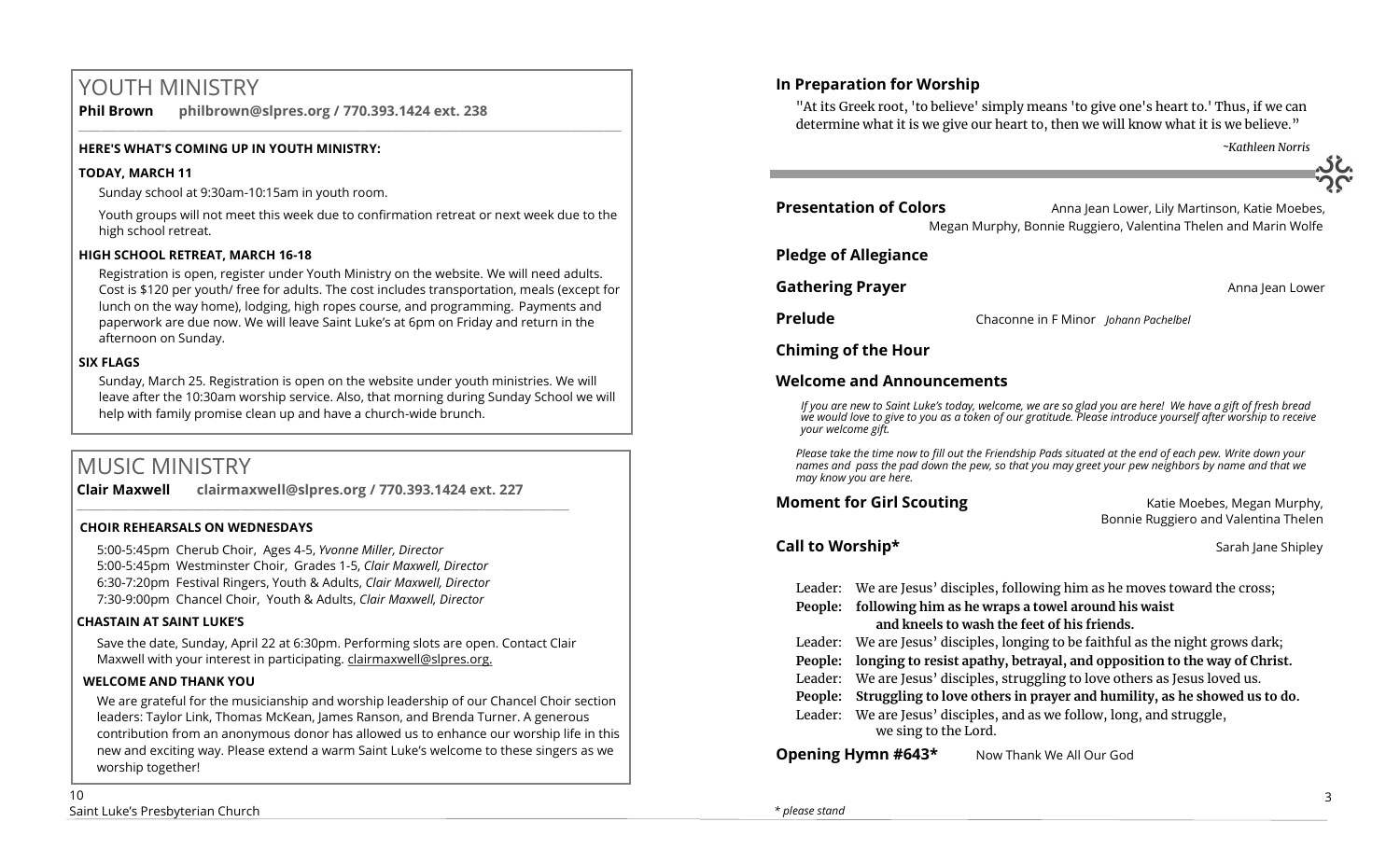#### **Call to Confession\*** Alexis Shortal Alexis Shortal Alexis Shortal Alexis Shortal Alexis Shortal Alexis Shortal Alexis Shortal Alexis Shortal Alexis Shortal Alexis Shortal Alexis Shortal Alexis Shortal Alexis Shortal Alexi

Leader: The Lord be with you. **People: And also with you.** Leader: Let us pray.

## **Prayer of Confession\***

**Lord Jesus,** 

**you know our hearts, and yet you love us to the end. We have denied you and our calling to serve one another with humility. We have betrayed your commandment to love one another unequivocally. Pour out your spirit of grace upon us. Teach us to love and serve one another, as you have loved and served us. Hear also the personal confessions on our hearts…***(Silence is kept for personal reflection.)*

Leader: Lord, in your mercy. **People: Hear our prayer. Amen.**

## **Assurance of Forgiveness\***

### **Song of Praise #468\*** In My Life

**In my life, Lord, be glorified; be glorified. In my life, Lord, be glorified today.**

## **Passing of the Peace of Christ\* Communisty Communisty Communisty Communisty Communisty Communisty Communisty Communisty Communisty Communisty Communisty Communisty Communisty Communisty Communisty Communisty Communisty**

Leader: May the peace of Christ be with you. **People: And also with you.**

## **Prayer for Illumination**

#### **Scripture Lesson** John 13:1-17, *pages 101-102* Katie Moebes and Alexis Shortal

Leader: The Word of the Lord. **People: Thanks be to God.**

**Tell Us Our Story David Lower and Girl Scouts** 

*Faithful Friends for PreK, Kindergarten and First Grade will meet today. Parents may register children in the narthex and pick up after worship in the Harbor. Parents may take their younger children (through PreK) to our nursery, Room 120 in Sheppard Hall.* 

| Psalter #423 | Create in Me a Clean Heart, O God (Psalm 51) |
|--------------|----------------------------------------------|
|--------------|----------------------------------------------|

*Please join the leader as we all sing Hymn #423.* 

"Do As I Have Done To You" **Show David Lower** 

**Hymn #203\*** Jesu, Jesu, Fill Us with Your Love

# S P L A S H ! CHILDREN'S MINISTRIES

**Catherine Anne Thomas cathomas@slpres.org / 770.393.1424 ext. 228 \_\_\_\_\_\_\_\_\_\_\_\_\_\_\_\_\_\_\_\_\_\_\_\_\_\_\_\_\_\_\_\_\_\_\_\_\_\_\_\_\_\_\_\_\_\_\_\_\_\_\_\_\_\_\_\_\_\_\_\_\_\_\_\_\_\_\_\_\_\_\_\_\_\_\_\_\_\_\_\_\_\_\_\_\_\_\_\_\_\_\_\_\_\_\_\_\_\_\_\_\_\_\_\_\_\_** 

## **CHILDREN'S HOSPITALITY NEEDED**

The first impression we leave with many families is the experience we deliver in our child care area. It is for that reason that we are offering ALL members the opportunity to serve in a new – and easy – capacity. This ministry is called Children's Hospitality, and it only requires 30 minutes of your time and a warm smile.

From 10:15am (at the conclusion of Sunday School) until approximately 10:45am (after Tell Us Our Story) our Hospitality volunteer will be stationed behind or around the preschool desk in Sheppard Hall. They will keep an eagle-eye out for visitors who may not know where to go, as well as for member families just to say "good morning".

Once the rest of the children have arrived from Tell Us Our Story, you will quickly assess the classrooms and decide if our paid staff should be redistributed in case one classroom has a lot of children or in case one of our staff members requests assistance. It's truly just common sense. No math required!

Here is the link to sign up: https://tinyurl.com/slpcchildhosp.

As you can see, the need begins NOW! Please pick a Sunday or two and help our Children's Ministries continue to be known as a welcoming and nurturing part of Saint Luke's. We are so grateful for the ongoing support of our amazing church family.

## **SHIPWRECKED!**

Shipwrecked VBS registration is live! Get ready for an adventure to an uncharted "island" experience where kids are anchored in the truth that Jesus helps them in many ways to weather life's storms. Here are the links for registration.

3's through 3rd Grade: https://tinyurl.com/slpcvbs2018-1

4th and 5th Grade: https://tinyurl.com/slpcvbs2018-2

## **VBS VOLUNTEERS (A.K.A. CREW MEMBERS)**

Our castaways will need many crew members to guide their journey. Here are the links to sign up and get ready to set sail!

Adult "Crew Members": https://tinyurl.com/slpcvolvbs2018 Youth "Crew Members": https://tinyurl.com/slpcyouthvbs2018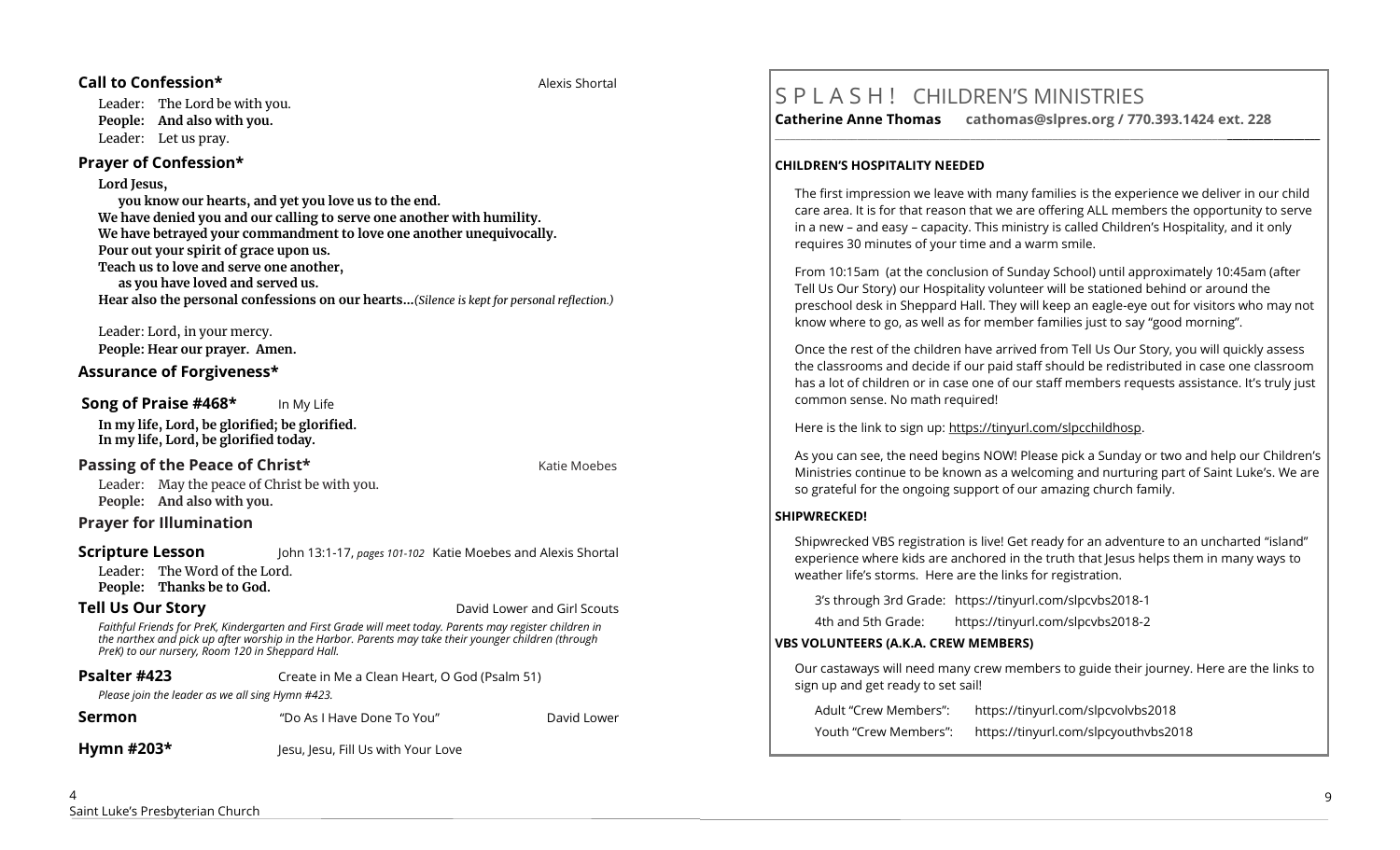

# ADULT MINISTRY

**Shannon Dill shannondill@slpres.org / 770.393.1424 ext. 229** 

#### **ADULT SUNDAY SCHOOL**

Individual classes have begun. Please see the website for a full description of each class. (http://slpres.org/program-ministries/adult-ministry/sunday-school)

 $\_$  ,  $\_$  ,  $\_$  ,  $\_$  ,  $\_$  ,  $\_$  ,  $\_$  ,  $\_$  ,  $\_$  ,  $\_$  ,  $\_$  ,  $\_$  ,  $\_$  ,  $\_$  ,  $\_$  ,  $\_$  ,  $\_$  ,  $\_$  ,  $\_$  ,  $\_$ 

Faith Foundations: Room 232 House to House: Room 203 Seasons of the Spirit: Room 231/233 Soul Food: Room 234/236

#### **FRIDAY MORNING MEN'S BIBLE STUDY**

Fellowship and Bible study every Friday from 6:40-8am in the Parlor with Dan Joyce.

#### **BIBLE STUDY: "WAYFARERS"**

Come join David, Shannon or Phil as this week's preacher leads a study of the scripture for the upcoming Sunday's worship. Meet on Wednesdays at 10am in the church library.

#### **LENTEN JOURNAL/STUDY**

To access the Lenten Journal/Study please go to this link: http://tinyurl.com/ slpclent2018. Everyone can sign up to receive daily videos - sign up here: [http://](http://meetingjesusinjohn.org/) [meetingjesusinjohn.org.](http://meetingjesusinjohn.org/) Hard copies of the journal/study are available in the church lobby and office.

#### **MARK YOUR CALENDARS**

Tavern Talks will be Monday, March 19 at the Dunwoody Tavern, 8pm.

**and in Jesus Christ, His only Son, our Lord; who was conceived by the Holy Ghost, born of the Virgin Mary, suffered under Pontius Pilate; was crucified, dead, and buried; He descended into hell; the third day He rose again from the dead; He ascended into heaven, and sitteth on the right hand of God the Father Almighty; from thence He shall come to judge the quick and the dead. I believe in the Holy Ghost; the holy catholic Church; the communion of saints; the forgiveness of sins; the resurrection of the body; and the life everlasting. Amen. The Prayers of the People Lilly Hamlin and Emma Rabren The Lord's Prayer Our Father, who art in heaven, hallowed be thy Name, thy kingdom come,** 

**I believe in God, the Father Almighty, Maker of heaven and earth,**

**thy will be done,** 

**and forgive us our debts, as we forgive our debtors; and lead us not into temptation, but deliver us from evil.** 

**on earth as it is in heaven. Give us this day our daily bread;** 

**For thine is the kingdom, and the power, and the glory, forever. Amen.** 

8